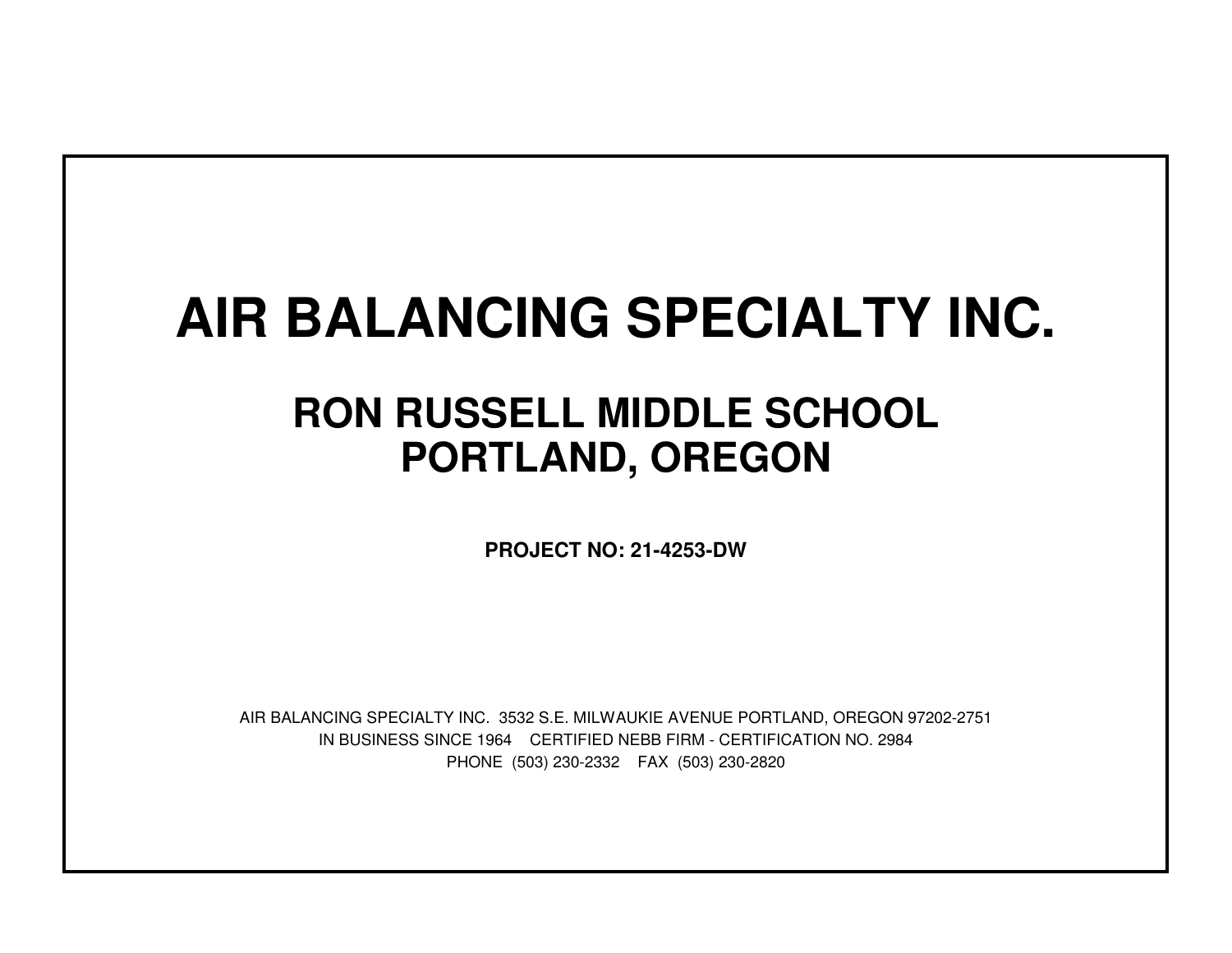| PROJECT NAME:              | RON RUSSELL MIDDLE SCHOOL - PORTLAND, OREGON                                                 |                              |                                                                                                                                                                                                                                                                                                                                                                                                                             |  |  |  |  |  |  |  |  |
|----------------------------|----------------------------------------------------------------------------------------------|------------------------------|-----------------------------------------------------------------------------------------------------------------------------------------------------------------------------------------------------------------------------------------------------------------------------------------------------------------------------------------------------------------------------------------------------------------------------|--|--|--|--|--|--|--|--|
| OWNER:                     | DAVID DOUGLAS SCHOOL DISTRICT                                                                | DATE STARTED:<br>04/16/21    | DATE FINISHED:<br>04/16/21                                                                                                                                                                                                                                                                                                                                                                                                  |  |  |  |  |  |  |  |  |
| MECHANICAL ENGINEER:       |                                                                                              | WORK PERFORMED BY:           | DALE NEFFENDORF<br>WILLIAM NEFFENDORF                                                                                                                                                                                                                                                                                                                                                                                       |  |  |  |  |  |  |  |  |
| <b>GENERAL CONTRACTOR:</b> |                                                                                              | <b>CERTIFIED BY:</b>         |                                                                                                                                                                                                                                                                                                                                                                                                                             |  |  |  |  |  |  |  |  |
| MECHANICAL CONTRACTOR:     |                                                                                              | DATE:                        | $S_{PQ}$                                                                                                                                                                                                                                                                                                                                                                                                                    |  |  |  |  |  |  |  |  |
| SHEET METAL CONTRACTOR:    |                                                                                              |                              | م<br>م<br>$\overline{A}$ $\overline{A}$<br>DALE W. NEFFENDORF<br><b>CERTIFICATION</b>                                                                                                                                                                                                                                                                                                                                       |  |  |  |  |  |  |  |  |
| CONTROL CONTRACTOR:        |                                                                                              |                              | 2984<br>Exp. 3/31/22<br>$x^{\lambda^{\Phi}}$<br>$\begin{picture}(180,170) \put(0,0){\vector(1,0){10}} \put(15,0){\vector(1,0){10}} \put(15,0){\vector(1,0){10}} \put(15,0){\vector(1,0){10}} \put(15,0){\vector(1,0){10}} \put(15,0){\vector(1,0){10}} \put(15,0){\vector(1,0){10}} \put(15,0){\vector(1,0){10}} \put(15,0){\vector(1,0){10}} \put(15,0){\vector(1,0){10}} \put(15,0){\vector(1,0){10}} \put(15,0){\vector$ |  |  |  |  |  |  |  |  |
| IN BUSINESS SINCE 1964     | 3532 SE Milwaukie Avenue Portland, Oregon 97202-2751 Phone (503) 230-2332 Fax (503) 230-2820 | AIR BALANCING SPECIALTY INC. | CERTIFIED NEBB No. 2984                                                                                                                                                                                                                                                                                                                                                                                                     |  |  |  |  |  |  |  |  |
|                            | <b>CERTIFIED TEST AND BALANCE REPORT</b><br>PROJECT NO.: 21-42253-DW                         |                              |                                                                                                                                                                                                                                                                                                                                                                                                                             |  |  |  |  |  |  |  |  |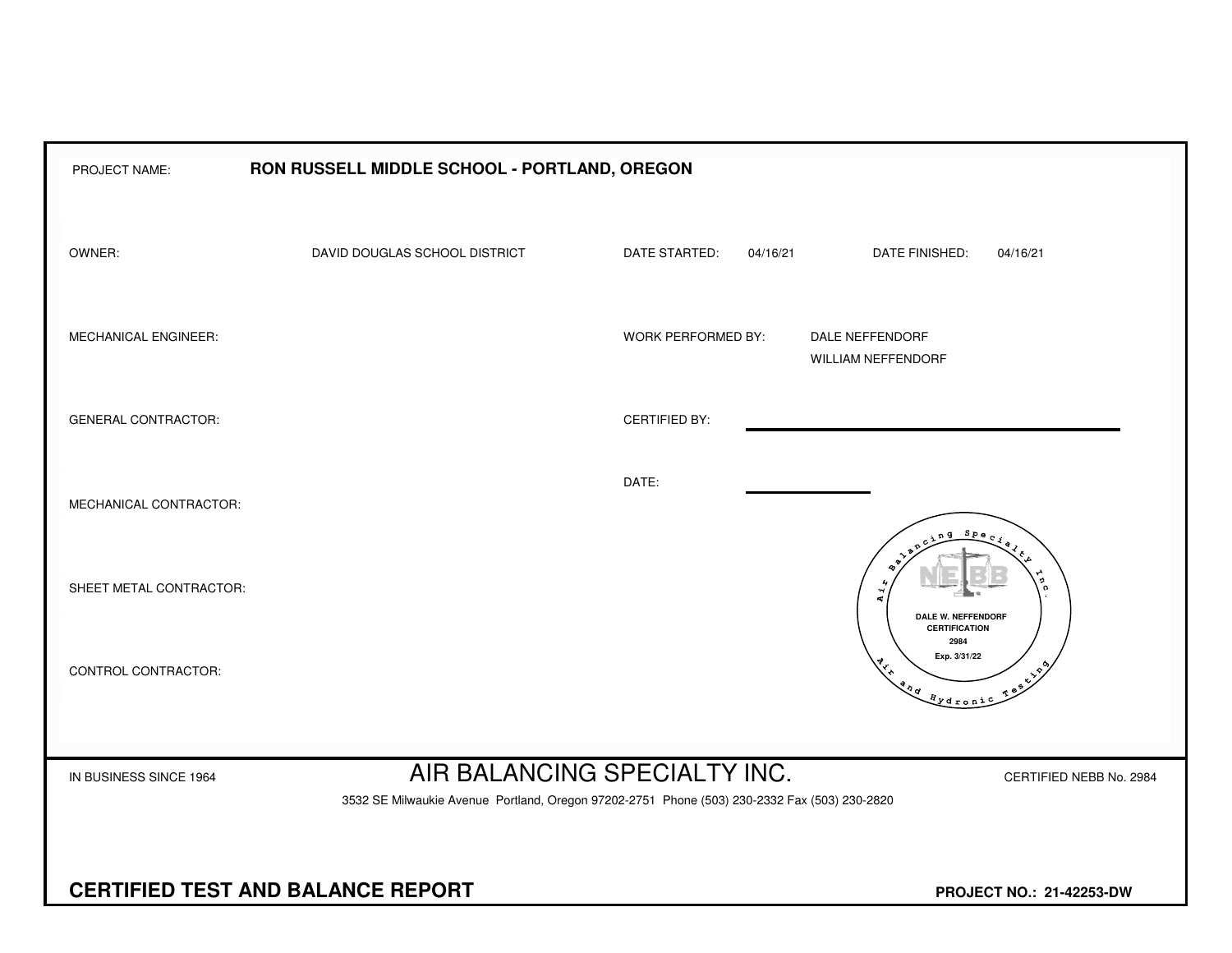| <b>INSTRUMENT</b>                                              | <b>MODEL NO.</b>              | <b>SERIAL NO.</b> | <b>RANGE</b>                 | <b>CALIBRATION DATE</b> |
|----------------------------------------------------------------|-------------------------------|-------------------|------------------------------|-------------------------|
| <b>AIR</b>                                                     |                               |                   |                              |                         |
| Shortridge Airdata Multimeter<br>(D)<br><b>ADM Accessories</b> | ADM860                        | M98375            | 0.0001 to 60.00" WC.         | 1/12/2021               |
| (DH) Datameter Flow Hood                                       | 8400                          |                   | 25 - 2500 CFM                |                         |
| (DP) Datameter Pitot Tube                                      | 12", 18", 24", 36", 48" & 60" |                   | 50 - 30000 FPM               |                         |
| (DA) Datameter Airfoil                                         | AFP18                         |                   | 50 - 5000 FPM                |                         |
| (DG) Datameter Velgrid                                         | VLG84                         |                   | 50 - 2500 FPM                |                         |
| Rotating Vane Anemometer                                       | $A4/-4"$                      | 83072B            | 200 - 10000 FPM              | 1/14/2021               |
| Amprobe Ammeter                                                | Fluke 335                     | 99330394          | 0 - 750 Volts / 0 - 300 Amps | 1/8/2021                |
| Shimpo Tachometer                                              | DT-207L                       | D26B0033          | 6 - 30,000 RPM               | 1/12/2021               |
| <b>WATER</b>                                                   |                               |                   |                              |                         |
| Hydrodata Meter                                                | <b>HDM-250</b>                | W01025            | DP -10 to +300 PSI           | 1/12/2021               |
|                                                                |                               |                   |                              |                         |
|                                                                |                               |                   |                              |                         |
|                                                                |                               |                   |                              |                         |

### IN BUSINESS SINCE 1964 **AIR BALANCING SPECIALTY INC.** CERTIFIED NEBB No. 2984

3532 SE Milwaukie Avenue Portland, Oregon 97202-2751 Phone (503) 230-2332 Fax (503) 230-2820

#### **EQUIPMENT USED IN BALANCING**

 **PROJECT: RON RUSSELL MIDDLE SCHOOL - PORTLAND, OREGON PROJECT NO.: 21-4253-DW**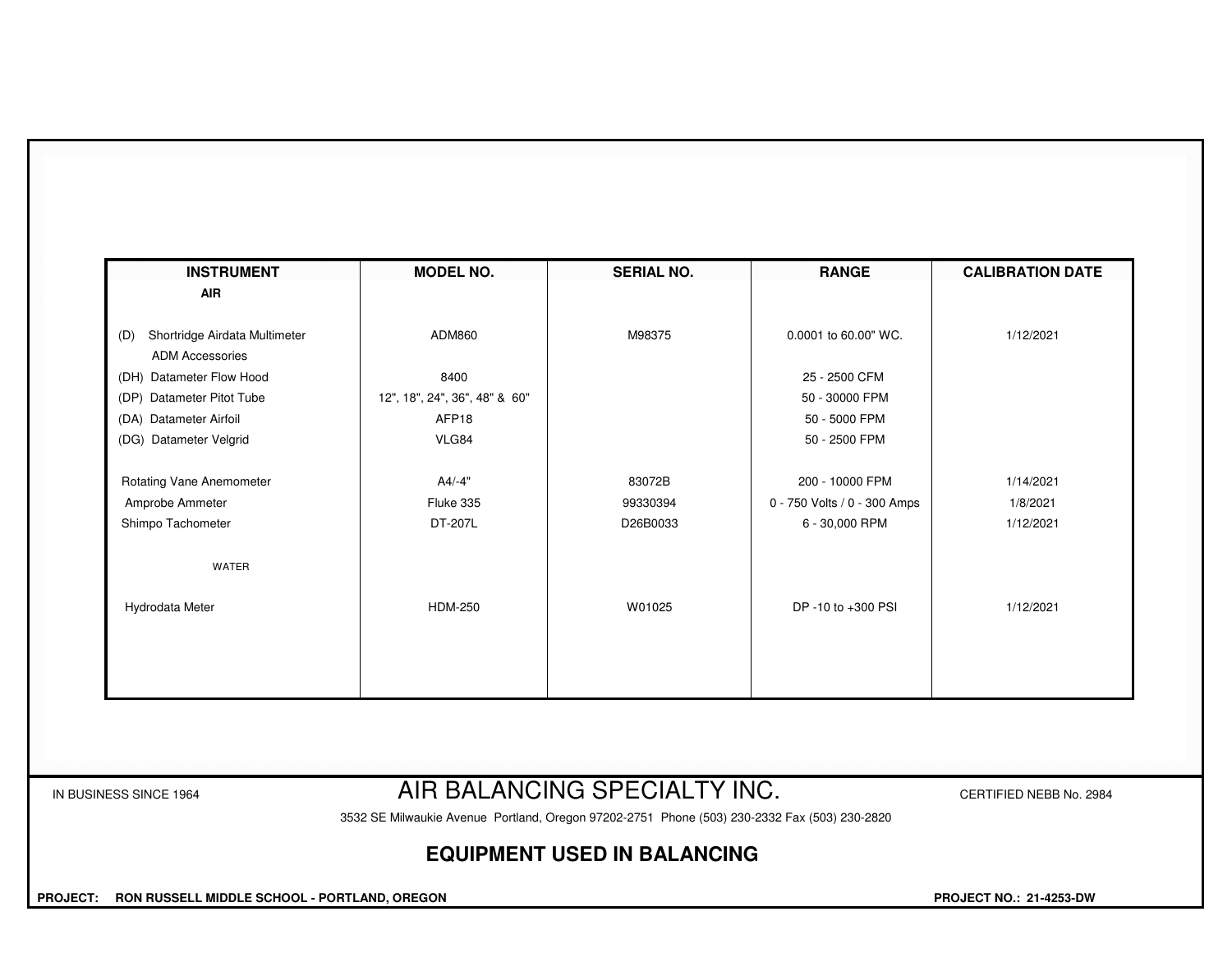#### **PAGE ABBREVATION KEY**

AK - GRILLE AREA OR RESTRICTION VALUEVEL - VELOCITY CFM - CUBIC FEET PER MINUTEFPM - FEET PER MINUTEACH - AIR CHANGES PER HOUR

IN BUSINESS SINCE 1964 **AIR BALANCING SPECIALTY INC.** CERTIFIED NEBB No. 2984

 **3532 SE Milwaukie Avenue Portland, Oregon 97202-2751 Phone (503) 230-2332 Fax (503) 230-2820**

 **PROJECT: RON RUSSELL MIDDLE SCHOOL - PORTLAND, OREGON PROJECT NO.: 21-4253-DW**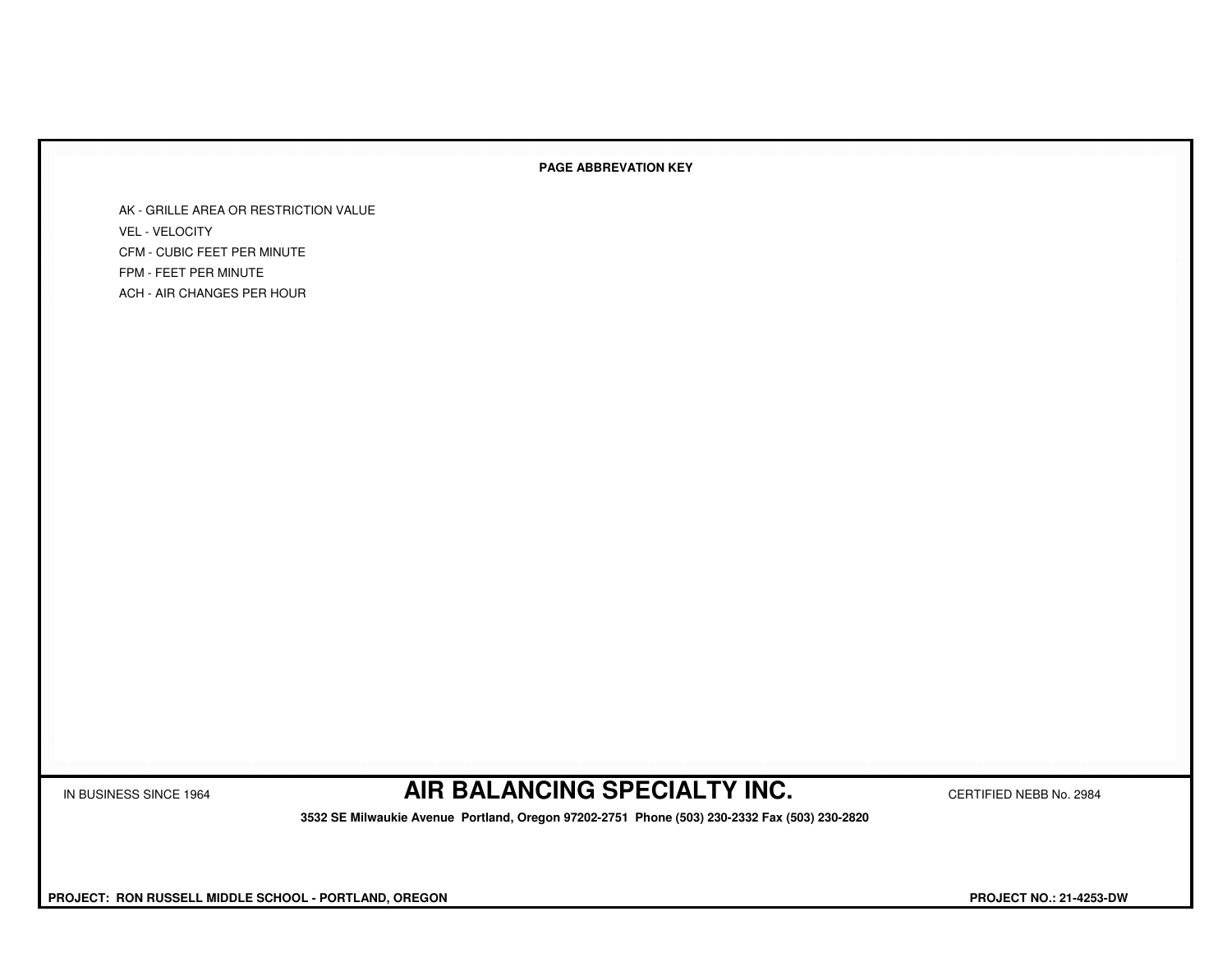| AREA SERVED<br>OUTLET<br><b>DESIGN</b><br><b>CUBIC</b> |                                                                                   |                                                                                                                               |        |     | TEST#1    | TEST#2    |      |     |            |             |            |            |       |                |                      |            |                  |          |
|--------------------------------------------------------|-----------------------------------------------------------------------------------|-------------------------------------------------------------------------------------------------------------------------------|--------|-----|-----------|-----------|------|-----|------------|-------------|------------|------------|-------|----------------|----------------------|------------|------------------|----------|
| Ref                                                    | Ins                                                                               |                                                                                                                               | $Rm.+$ | No. | Size      | Blow      | AK   | Vel | <b>CFM</b> | <b>FEET</b> | <b>FPM</b> | <b>CFM</b> |       | ACH   PRESSURE | <b>FPM</b>           | <b>CFM</b> | <b>ACH</b>       | PRESSURE |
|                                                        |                                                                                   |                                                                                                                               |        |     |           |           |      |     |            |             |            |            |       |                |                      |            |                  |          |
|                                                        |                                                                                   |                                                                                                                               |        |     |           |           |      |     |            |             |            |            |       |                |                      |            |                  |          |
|                                                        |                                                                                   | R Classroom                                                                                                                   | 201    |     |           | <b>SW</b> | 1.00 |     |            | 10989       |            | 869        | 4.74  |                |                      |            |                  |          |
|                                                        |                                                                                   | R Classroom                                                                                                                   | 202    |     |           | <b>SW</b> | 1.00 |     |            | 11560       |            | 875        | 4.54  |                |                      |            |                  |          |
|                                                        |                                                                                   |                                                                                                                               |        |     |           |           |      |     |            |             |            |            |       |                |                      |            |                  |          |
|                                                        | $\mathsf{R}$                                                                      | Classroom                                                                                                                     | 203    |     |           | SW        | 1.00 |     |            | 11373       |            | 821        | 4.33  |                |                      |            |                  |          |
|                                                        |                                                                                   |                                                                                                                               |        |     |           |           |      |     |            |             |            |            |       |                |                      |            |                  |          |
|                                                        | R                                                                                 | Classroom                                                                                                                     | 204    |     | 10x4,14x4 | SW        | 1.00 |     |            | 11537       |            | 823        | 4.28  |                |                      |            |                  |          |
|                                                        |                                                                                   |                                                                                                                               |        |     |           |           |      |     |            |             |            |            |       |                |                      |            |                  |          |
|                                                        | R.                                                                                | Classroom                                                                                                                     | 205    |     |           | SW        | 1.00 |     |            | 12456       |            | 792        | 3.82  |                |                      |            |                  |          |
|                                                        |                                                                                   |                                                                                                                               |        |     |           |           |      |     |            |             |            |            |       |                |                      |            |                  |          |
|                                                        |                                                                                   | R Storage                                                                                                                     | 206    |     |           | <b>SW</b> | 1.00 |     |            |             |            |            |       |                |                      |            |                  |          |
|                                                        | R                                                                                 | Conf.                                                                                                                         | 207    |     |           | SW        | 1.00 |     |            |             |            | 175        |       |                |                      |            |                  |          |
|                                                        |                                                                                   |                                                                                                                               |        |     |           |           |      |     |            |             |            |            |       |                |                      |            |                  |          |
|                                                        | R.                                                                                | Classroom                                                                                                                     | 209    |     |           | <b>SW</b> | 1.00 |     |            | 10976       |            | 1138       | 6.22  |                |                      |            |                  |          |
|                                                        |                                                                                   |                                                                                                                               |        |     |           |           |      |     |            |             |            |            |       |                |                      |            |                  |          |
|                                                        |                                                                                   | R Classroom                                                                                                                   | 210    |     |           | SW        | 1.00 |     |            | 9474        |            | 1144       | 7.25  |                |                      |            |                  |          |
|                                                        |                                                                                   |                                                                                                                               |        |     |           |           |      |     |            |             |            |            |       |                |                      |            |                  |          |
|                                                        | R                                                                                 | Classroom                                                                                                                     | 211    |     |           | <b>SW</b> | 1.00 |     |            | 11196       |            | 903        | 4.84  |                |                      |            |                  |          |
|                                                        |                                                                                   |                                                                                                                               |        |     |           |           |      |     |            |             |            |            |       |                |                      |            |                  |          |
|                                                        | R                                                                                 | Classroom                                                                                                                     | 212    |     |           | SW        | 1.00 |     |            | 11357       |            | 1045       | 5.52  |                |                      |            |                  |          |
|                                                        |                                                                                   | R Classroom                                                                                                                   | 234    |     | 10x6x8    | SW        | 1.00 |     |            | 11158       |            | 2671       | 14.36 |                |                      |            |                  |          |
|                                                        |                                                                                   |                                                                                                                               |        |     |           |           |      |     |            |             |            |            |       |                |                      |            |                  |          |
|                                                        |                                                                                   | R Storage                                                                                                                     | 235    |     |           | SW        | 1.00 |     |            | 1589        |            |            | 0.00  |                |                      |            |                  |          |
|                                                        |                                                                                   |                                                                                                                               |        |     |           |           |      |     |            |             |            |            |       |                |                      |            |                  |          |
|                                                        |                                                                                   | R Classroom                                                                                                                   | 236    |     |           | SW        | 1.00 |     |            | 1611        |            | 185        | 6.89  |                |                      |            |                  |          |
|                                                        |                                                                                   |                                                                                                                               |        |     |           |           |      |     |            |             |            |            |       |                |                      |            |                  |          |
|                                                        | R                                                                                 | Classroom                                                                                                                     | 237    |     |           | SW        | 1.00 |     |            | 11751       |            | 1199       | 6.12  |                |                      |            |                  |          |
|                                                        |                                                                                   |                                                                                                                               |        |     |           |           |      |     |            |             |            |            |       |                |                      |            |                  |          |
|                                                        | R                                                                                 | Classroom                                                                                                                     | 238    |     |           | <b>SW</b> | 1.00 |     |            | 11674       |            | 800        | 4.11  |                |                      |            |                  |          |
|                                                        | R                                                                                 | Classroom                                                                                                                     | 239    |     |           | <b>SW</b> | 1.00 |     |            | 11682       |            | 1177       | 6.05  |                |                      |            |                  |          |
|                                                        |                                                                                   |                                                                                                                               |        |     |           |           |      |     |            |             |            |            |       |                |                      |            |                  |          |
|                                                        | R                                                                                 | Classroom                                                                                                                     | 240    |     |           | SW        | 1.00 |     |            | 11588       |            | 1056       | 5.47  |                |                      |            |                  |          |
|                                                        |                                                                                   |                                                                                                                               |        |     |           |           |      |     |            |             |            |            |       |                |                      |            |                  |          |
|                                                        |                                                                                   |                                                                                                                               |        |     |           |           |      |     |            |             |            |            |       |                |                      |            |                  |          |
|                                                        |                                                                                   |                                                                                                                               |        |     |           |           |      |     |            |             |            |            |       |                |                      |            |                  |          |
|                                                        |                                                                                   |                                                                                                                               |        |     |           |           |      |     |            |             |            |            |       |                |                      |            |                  |          |
|                                                        |                                                                                   |                                                                                                                               |        |     |           |           |      |     |            |             |            |            |       |                |                      |            |                  |          |
|                                                        |                                                                                   | AIR BALANCING SPECIALTY, INC. 3532 SE Milwaukie Avenue, Portland, Oregon 97202-2751 Phone: (503) 230-2332 Fax: (503) 230-2820 |        |     |           |           |      |     |            |             |            |            |       |                |                      |            |                  |          |
|                                                        | AIR BALANCE DATA SHEET<br><b>CONSTANT VOLUME - FPM</b><br>PROJECT NO.: 21-4253-DW |                                                                                                                               |        |     |           |           |      |     |            |             |            |            |       |                |                      |            |                  |          |
|                                                        |                                                                                   |                                                                                                                               |        |     |           |           |      |     |            |             |            |            |       |                |                      |            |                  |          |
|                                                        |                                                                                   |                                                                                                                               |        |     |           |           |      |     |            |             |            |            |       |                |                      |            |                  |          |
|                                                        |                                                                                   | PROJECT: RON RUSSELL MIDDLE SCHOOL - PORTLAND, OREGON                                                                         |        |     |           |           |      |     |            |             |            |            |       |                | DATE START: 04/16/21 |            | FINISH: 04/16/21 |          |
| SYSTEM:                                                |                                                                                   | Clrm 201-207, 209-212, 234-240                                                                                                |        |     |           |           |      |     | SECTION:   |             |            |            |       |                | BY: DN / WN          |            | PAGE: 1 OF 5     |          |
|                                                        |                                                                                   |                                                                                                                               |        |     |           |           |      |     |            |             |            |            |       |                |                      |            |                  |          |
|                                                        |                                                                                   |                                                                                                                               |        |     |           |           |      |     |            |             |            |            |       |                |                      |            |                  |          |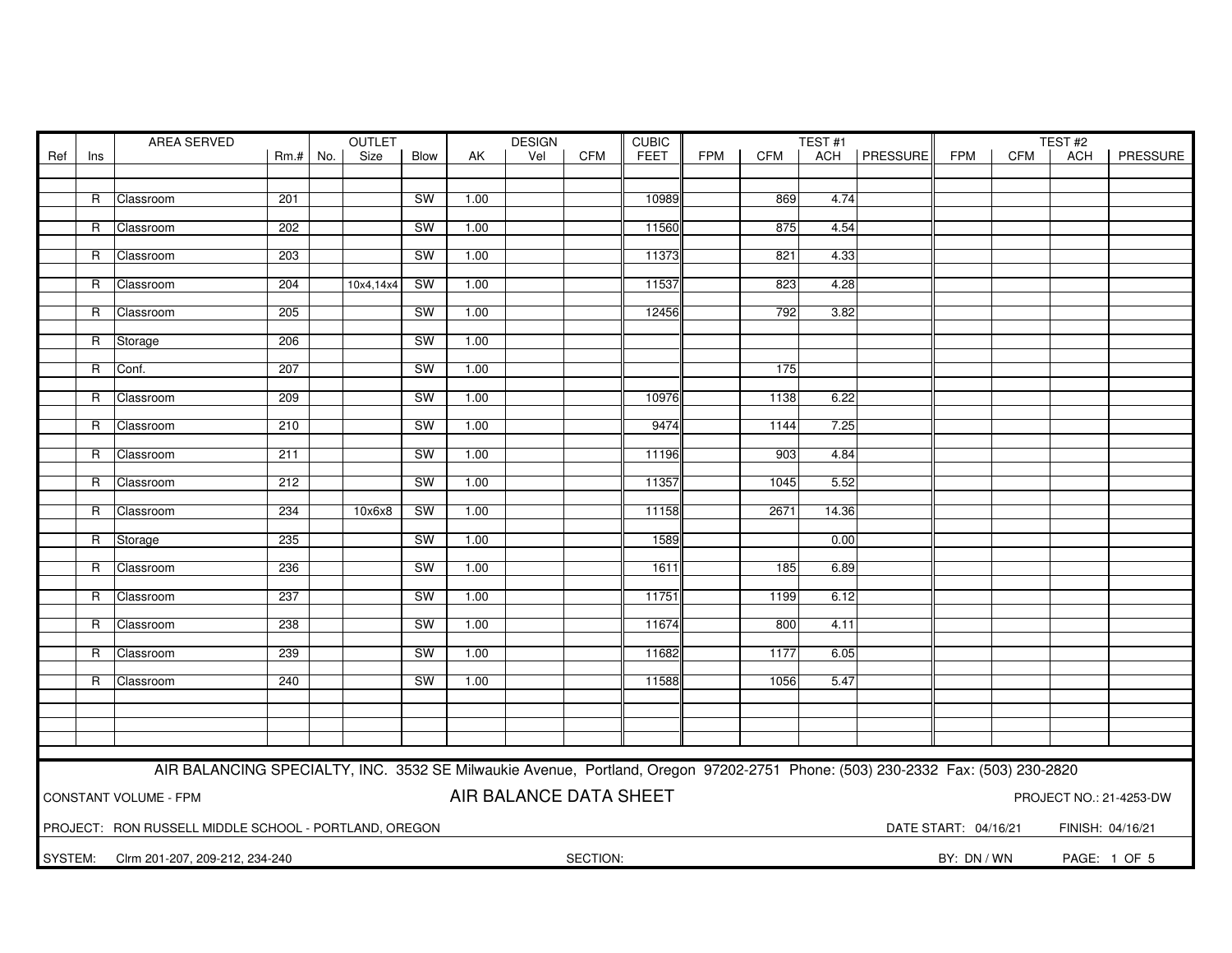|     |                                                                                   | AREA SERVED                                                                                                                   |        |     | OUTLET |           |      | <b>DESIGN</b> |            | <b>CUBIC</b> |            |            | TEST#1 |                |                      | TEST#2     |                  |          |
|-----|-----------------------------------------------------------------------------------|-------------------------------------------------------------------------------------------------------------------------------|--------|-----|--------|-----------|------|---------------|------------|--------------|------------|------------|--------|----------------|----------------------|------------|------------------|----------|
| Ref | Ins                                                                               |                                                                                                                               | $Rm.+$ | No. | Size   | Blow      | AK   | Vel           | <b>CFM</b> | <b>FEET</b>  | <b>FPM</b> | <b>CFM</b> |        | ACH   PRESSURE | <b>FPM</b>           | <b>CFM</b> | ACH              | PRESSURE |
|     |                                                                                   |                                                                                                                               |        |     |        |           |      |               |            |              |            |            |        |                |                      |            |                  |          |
|     |                                                                                   | R Classroom                                                                                                                   | 241    |     |        | SW        | 1.00 |               |            | 11539        |            | 1080       | 5.62   |                |                      |            |                  |          |
|     | R                                                                                 | Classroom                                                                                                                     | 242    |     | 10x6x8 | <b>SW</b> | 1.00 |               |            | 13637        |            | 1653       | 7.27   |                |                      |            |                  |          |
|     |                                                                                   |                                                                                                                               |        |     |        |           |      |               |            |              |            |            |        |                |                      |            |                  |          |
|     |                                                                                   | R Classroom                                                                                                                   | 243    |     | 10x6x8 | SW        | 1.00 |               |            | 14988        |            | 1653       | 6.62   |                |                      |            |                  |          |
|     |                                                                                   |                                                                                                                               |        |     |        |           |      |               |            |              |            |            |        |                |                      |            |                  |          |
|     |                                                                                   | R Classroom                                                                                                                   | 244    |     | 10x6x8 | <b>SW</b> | 1.00 |               |            | 15083        |            | 1931       | 7.68   |                |                      |            |                  |          |
|     |                                                                                   |                                                                                                                               |        |     |        |           |      |               |            |              |            |            |        |                |                      |            |                  |          |
|     |                                                                                   | DH Main Office                                                                                                                |        |     |        | SW        | 1.00 |               |            | 4592         |            | 325        | 4.25   |                |                      |            |                  |          |
|     |                                                                                   |                                                                                                                               |        |     |        |           |      |               |            |              |            |            |        |                |                      |            |                  |          |
|     |                                                                                   | DH Office                                                                                                                     | 141    |     |        | <b>SW</b> | 1.00 |               |            | 961          |            | 170        | 10.61  |                |                      |            |                  |          |
|     |                                                                                   | DH Staff                                                                                                                      | 142    |     |        | SW        | 1.00 |               |            | 6069         |            | 480        | 4.75   |                |                      |            |                  |          |
|     |                                                                                   |                                                                                                                               |        |     |        |           |      |               |            |              |            |            |        |                |                      |            |                  |          |
|     |                                                                                   | DH Counselor                                                                                                                  | 144    |     |        | SW        | 1.00 |               |            | 1015         |            | 170        | 10.05  |                |                      |            |                  |          |
|     |                                                                                   |                                                                                                                               |        |     |        |           |      |               |            |              |            |            |        |                |                      |            |                  |          |
|     |                                                                                   | DH Principal                                                                                                                  | 145    |     |        | SW        | 1.00 |               |            | 861          |            | 165        | 11.50  |                |                      |            |                  |          |
|     |                                                                                   |                                                                                                                               |        |     |        |           |      |               |            |              |            |            |        |                |                      |            |                  |          |
|     |                                                                                   | DH Nurse                                                                                                                      | 148    |     |        | SW        | 1.00 |               |            | 865          |            | 150        | 10.40  |                |                      |            |                  |          |
|     |                                                                                   |                                                                                                                               |        |     |        |           |      |               |            |              |            |            |        |                |                      |            |                  |          |
|     |                                                                                   | DH Copy                                                                                                                       | 150    |     |        | <b>SW</b> | 1.00 |               |            | 4723         |            | 205        | 2.60   |                |                      |            |                  |          |
|     |                                                                                   | DH Counselor                                                                                                                  | 152    |     |        | <b>SW</b> | 1.00 |               |            | 1159         |            | 180        | 9.32   |                |                      |            |                  |          |
|     |                                                                                   |                                                                                                                               |        |     |        |           |      |               |            |              |            |            |        |                |                      |            |                  |          |
|     |                                                                                   | DH Conference                                                                                                                 | 157    |     |        | SW        | 1.00 |               |            | 2484         |            | 200        | 4.83   |                |                      |            |                  |          |
|     |                                                                                   |                                                                                                                               |        |     |        |           |      |               |            |              |            |            |        |                |                      |            |                  |          |
|     |                                                                                   | DH Vice Principal                                                                                                             | 159    |     |        | <b>SW</b> | 1.00 |               |            | 1232         |            | 50         | 2.44   |                |                      |            |                  |          |
|     |                                                                                   |                                                                                                                               |        |     |        |           |      |               |            |              |            |            |        |                |                      |            |                  |          |
|     |                                                                                   | DH Vice Principal                                                                                                             | 160    |     |        | <b>SW</b> | 1.00 |               |            | 930          |            | 50         | 3.23   |                |                      |            |                  |          |
|     |                                                                                   |                                                                                                                               |        |     |        |           |      |               |            |              |            |            |        |                |                      |            |                  |          |
|     |                                                                                   | DH Office                                                                                                                     | 161    |     |        | SW        | 1.00 |               |            | 933          |            | 70         | 4.50   |                |                      |            |                  |          |
|     |                                                                                   | DH Attendence                                                                                                                 | 158    |     |        | SW        | 1.00 |               |            | 1363         |            | 60         | 2.64   |                |                      |            |                  |          |
|     |                                                                                   |                                                                                                                               |        |     |        |           |      |               |            |              |            |            |        |                |                      |            |                  |          |
|     |                                                                                   | DH Boys PE Office                                                                                                             | 121    |     |        | SW        | 1.00 |               |            | 1382         |            | 155        | 6.73   |                |                      |            |                  |          |
|     |                                                                                   |                                                                                                                               |        |     |        |           |      |               |            |              |            |            |        |                |                      |            |                  |          |
|     |                                                                                   | DH Girls PE Office                                                                                                            |        |     |        | SW        | 1.00 |               |            | 1418         |            | 205        | 8.67   |                |                      |            |                  |          |
|     |                                                                                   |                                                                                                                               |        |     |        |           |      |               |            |              |            |            |        |                |                      |            |                  |          |
|     |                                                                                   |                                                                                                                               |        |     |        |           |      |               |            |              |            |            |        |                |                      |            |                  |          |
|     |                                                                                   |                                                                                                                               |        |     |        |           |      |               |            |              |            |            |        |                |                      |            |                  |          |
|     |                                                                                   |                                                                                                                               |        |     |        |           |      |               |            |              |            |            |        |                |                      |            |                  |          |
|     |                                                                                   | AIR BALANCING SPECIALTY, INC. 3532 SE Milwaukie Avenue, Portland, Oregon 97202-2751 Phone: (503) 230-2332 Fax: (503) 230-2820 |        |     |        |           |      |               |            |              |            |            |        |                |                      |            |                  |          |
|     | AIR BALANCE DATA SHEET<br><b>CONSTANT VOLUME - FPM</b><br>PROJECT NO.: 21-4253-DW |                                                                                                                               |        |     |        |           |      |               |            |              |            |            |        |                |                      |            |                  |          |
|     |                                                                                   |                                                                                                                               |        |     |        |           |      |               |            |              |            |            |        |                |                      |            |                  |          |
|     |                                                                                   |                                                                                                                               |        |     |        |           |      |               |            |              |            |            |        |                |                      |            |                  |          |
|     |                                                                                   | PROJECT: RON RUSSELL MIDDLE SCHOOL - PORTLAND, OREGON                                                                         |        |     |        |           |      |               |            |              |            |            |        |                | DATE START: 04/16/21 |            | FINISH: 04/16/21 |          |
|     |                                                                                   | SYSTEM: Classrooms and misc                                                                                                   |        |     |        |           |      |               | SECTION:   |              |            |            |        |                | BY: DN / WN          |            | PAGE: 2 OF 5     |          |
|     |                                                                                   |                                                                                                                               |        |     |        |           |      |               |            |              |            |            |        |                |                      |            |                  |          |
|     |                                                                                   |                                                                                                                               |        |     |        |           |      |               |            |              |            |            |        |                |                      |            |                  |          |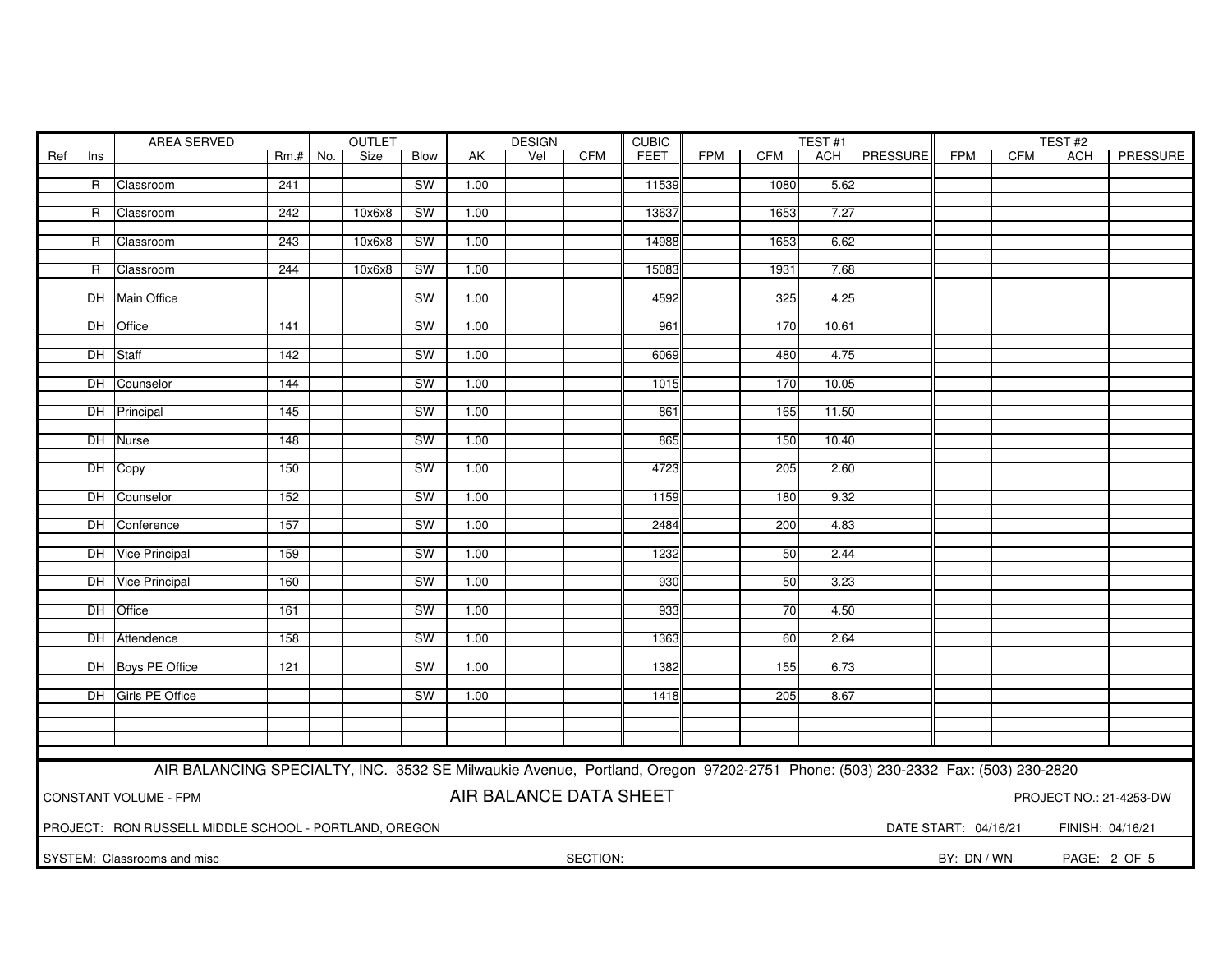| FPM  <br>ACH   PRESSURE<br>Ref<br>Rm.# No.<br>Size<br>Blow<br>Vel<br><b>CFM</b><br><b>FEET</b><br>CFM<br><b>FPM</b><br><b>CFM</b><br>AK<br>ACH<br>Ins<br>DG Upper Gym RTU-9<br>52x20<br>6.50<br>13531<br>941<br>6117<br>27.12<br>DG Gym RTU-7<br>52x20<br>6.50<br>251076<br>593<br>3855<br>0.92<br>115<br>DG Band RTU-11<br>21544<br>134<br>35x11<br>2.41<br>688<br>1658<br>4.62<br>DG Practice<br>1.00<br>390<br>135<br>45<br>6.92<br>828<br>136<br>140A<br>1.00<br>75<br>5.43<br>137<br>1.00<br>739<br>4.87<br>60<br>Office<br>140B<br>1.00<br>389<br>35<br>5.40<br>138<br>1.00<br>880<br>120<br>Practice<br>139<br>8.18<br>DG Choir RTU-10<br>140<br>35x11<br>2.41<br>1939<br>683<br>1646<br>50.93<br>DG Commons RTU-12<br>90x32<br>18.00<br>183675<br>405<br>7290<br>2.38<br>DG Platform AHU-4<br>19335<br>781<br>20x20<br>2.78<br>2171<br>6.74<br>10.65<br>DH Computer Lab<br>216<br>1.00<br>11012<br>1955<br>DH Computer Lab<br>1.00<br>12307<br>1980<br>9.65<br>217<br><b>SW</b><br>62174<br>0.25<br>DH Library<br>1.00<br>255<br>DH A.V.<br>1.00<br>2946<br>130<br>220<br>2.65<br>1.00<br>872<br>4.82<br>DH Librarian<br>221<br>70<br>DH Quiet Study<br>222<br>1.00<br>656<br>90<br>8.23<br>DH Work Rm<br>223<br>1.00<br>1982<br>115<br>3.48<br>AIR BALANCING SPECIALTY, INC. 3532 SE Milwaukie Avenue, Portland, Oregon 97202-2751 Phone: (503) 230-2332 Fax: (503) 230-2820<br>AIR BALANCE DATA SHEET<br>CONSTANT VOLUME - FPM<br>PROJECT NO.: 21-4253-DW<br>PROJECT: RON RUSSELL MIDDLE SCHOOL - PORTLAND, OREGON<br>DATE START: 04/16/21<br>FINISH: 04/16/21<br>SYSTEM: Gym, Band, Practice, Choir, Commons, Computer Lab, Library, A.V.<br>SECTION:<br>BY: DN / WN<br>PAGE: 3 OF 5 |  | <b>AREA SERVED</b> |  |  | <b>OUTLET</b> |  |  | <b>DESIGN</b> |  | <b>CUBIC</b> |  |  | TEST#1 |  | TEST#2 |          |
|-------------------------------------------------------------------------------------------------------------------------------------------------------------------------------------------------------------------------------------------------------------------------------------------------------------------------------------------------------------------------------------------------------------------------------------------------------------------------------------------------------------------------------------------------------------------------------------------------------------------------------------------------------------------------------------------------------------------------------------------------------------------------------------------------------------------------------------------------------------------------------------------------------------------------------------------------------------------------------------------------------------------------------------------------------------------------------------------------------------------------------------------------------------------------------------------------------------------------------------------------------------------------------------------------------------------------------------------------------------------------------------------------------------------------------------------------------------------------------------------------------------------------------------------------------------------------------------------------------------------------------------------------------------------------------------------------|--|--------------------|--|--|---------------|--|--|---------------|--|--------------|--|--|--------|--|--------|----------|
|                                                                                                                                                                                                                                                                                                                                                                                                                                                                                                                                                                                                                                                                                                                                                                                                                                                                                                                                                                                                                                                                                                                                                                                                                                                                                                                                                                                                                                                                                                                                                                                                                                                                                                 |  |                    |  |  |               |  |  |               |  |              |  |  |        |  |        | PRESSURE |
|                                                                                                                                                                                                                                                                                                                                                                                                                                                                                                                                                                                                                                                                                                                                                                                                                                                                                                                                                                                                                                                                                                                                                                                                                                                                                                                                                                                                                                                                                                                                                                                                                                                                                                 |  |                    |  |  |               |  |  |               |  |              |  |  |        |  |        |          |
|                                                                                                                                                                                                                                                                                                                                                                                                                                                                                                                                                                                                                                                                                                                                                                                                                                                                                                                                                                                                                                                                                                                                                                                                                                                                                                                                                                                                                                                                                                                                                                                                                                                                                                 |  |                    |  |  |               |  |  |               |  |              |  |  |        |  |        |          |
|                                                                                                                                                                                                                                                                                                                                                                                                                                                                                                                                                                                                                                                                                                                                                                                                                                                                                                                                                                                                                                                                                                                                                                                                                                                                                                                                                                                                                                                                                                                                                                                                                                                                                                 |  |                    |  |  |               |  |  |               |  |              |  |  |        |  |        |          |
|                                                                                                                                                                                                                                                                                                                                                                                                                                                                                                                                                                                                                                                                                                                                                                                                                                                                                                                                                                                                                                                                                                                                                                                                                                                                                                                                                                                                                                                                                                                                                                                                                                                                                                 |  |                    |  |  |               |  |  |               |  |              |  |  |        |  |        |          |
|                                                                                                                                                                                                                                                                                                                                                                                                                                                                                                                                                                                                                                                                                                                                                                                                                                                                                                                                                                                                                                                                                                                                                                                                                                                                                                                                                                                                                                                                                                                                                                                                                                                                                                 |  |                    |  |  |               |  |  |               |  |              |  |  |        |  |        |          |
|                                                                                                                                                                                                                                                                                                                                                                                                                                                                                                                                                                                                                                                                                                                                                                                                                                                                                                                                                                                                                                                                                                                                                                                                                                                                                                                                                                                                                                                                                                                                                                                                                                                                                                 |  |                    |  |  |               |  |  |               |  |              |  |  |        |  |        |          |
|                                                                                                                                                                                                                                                                                                                                                                                                                                                                                                                                                                                                                                                                                                                                                                                                                                                                                                                                                                                                                                                                                                                                                                                                                                                                                                                                                                                                                                                                                                                                                                                                                                                                                                 |  |                    |  |  |               |  |  |               |  |              |  |  |        |  |        |          |
|                                                                                                                                                                                                                                                                                                                                                                                                                                                                                                                                                                                                                                                                                                                                                                                                                                                                                                                                                                                                                                                                                                                                                                                                                                                                                                                                                                                                                                                                                                                                                                                                                                                                                                 |  |                    |  |  |               |  |  |               |  |              |  |  |        |  |        |          |
|                                                                                                                                                                                                                                                                                                                                                                                                                                                                                                                                                                                                                                                                                                                                                                                                                                                                                                                                                                                                                                                                                                                                                                                                                                                                                                                                                                                                                                                                                                                                                                                                                                                                                                 |  |                    |  |  |               |  |  |               |  |              |  |  |        |  |        |          |
|                                                                                                                                                                                                                                                                                                                                                                                                                                                                                                                                                                                                                                                                                                                                                                                                                                                                                                                                                                                                                                                                                                                                                                                                                                                                                                                                                                                                                                                                                                                                                                                                                                                                                                 |  |                    |  |  |               |  |  |               |  |              |  |  |        |  |        |          |
|                                                                                                                                                                                                                                                                                                                                                                                                                                                                                                                                                                                                                                                                                                                                                                                                                                                                                                                                                                                                                                                                                                                                                                                                                                                                                                                                                                                                                                                                                                                                                                                                                                                                                                 |  |                    |  |  |               |  |  |               |  |              |  |  |        |  |        |          |
|                                                                                                                                                                                                                                                                                                                                                                                                                                                                                                                                                                                                                                                                                                                                                                                                                                                                                                                                                                                                                                                                                                                                                                                                                                                                                                                                                                                                                                                                                                                                                                                                                                                                                                 |  |                    |  |  |               |  |  |               |  |              |  |  |        |  |        |          |
|                                                                                                                                                                                                                                                                                                                                                                                                                                                                                                                                                                                                                                                                                                                                                                                                                                                                                                                                                                                                                                                                                                                                                                                                                                                                                                                                                                                                                                                                                                                                                                                                                                                                                                 |  |                    |  |  |               |  |  |               |  |              |  |  |        |  |        |          |
|                                                                                                                                                                                                                                                                                                                                                                                                                                                                                                                                                                                                                                                                                                                                                                                                                                                                                                                                                                                                                                                                                                                                                                                                                                                                                                                                                                                                                                                                                                                                                                                                                                                                                                 |  |                    |  |  |               |  |  |               |  |              |  |  |        |  |        |          |
|                                                                                                                                                                                                                                                                                                                                                                                                                                                                                                                                                                                                                                                                                                                                                                                                                                                                                                                                                                                                                                                                                                                                                                                                                                                                                                                                                                                                                                                                                                                                                                                                                                                                                                 |  |                    |  |  |               |  |  |               |  |              |  |  |        |  |        |          |
|                                                                                                                                                                                                                                                                                                                                                                                                                                                                                                                                                                                                                                                                                                                                                                                                                                                                                                                                                                                                                                                                                                                                                                                                                                                                                                                                                                                                                                                                                                                                                                                                                                                                                                 |  |                    |  |  |               |  |  |               |  |              |  |  |        |  |        |          |
|                                                                                                                                                                                                                                                                                                                                                                                                                                                                                                                                                                                                                                                                                                                                                                                                                                                                                                                                                                                                                                                                                                                                                                                                                                                                                                                                                                                                                                                                                                                                                                                                                                                                                                 |  |                    |  |  |               |  |  |               |  |              |  |  |        |  |        |          |
|                                                                                                                                                                                                                                                                                                                                                                                                                                                                                                                                                                                                                                                                                                                                                                                                                                                                                                                                                                                                                                                                                                                                                                                                                                                                                                                                                                                                                                                                                                                                                                                                                                                                                                 |  |                    |  |  |               |  |  |               |  |              |  |  |        |  |        |          |
|                                                                                                                                                                                                                                                                                                                                                                                                                                                                                                                                                                                                                                                                                                                                                                                                                                                                                                                                                                                                                                                                                                                                                                                                                                                                                                                                                                                                                                                                                                                                                                                                                                                                                                 |  |                    |  |  |               |  |  |               |  |              |  |  |        |  |        |          |
|                                                                                                                                                                                                                                                                                                                                                                                                                                                                                                                                                                                                                                                                                                                                                                                                                                                                                                                                                                                                                                                                                                                                                                                                                                                                                                                                                                                                                                                                                                                                                                                                                                                                                                 |  |                    |  |  |               |  |  |               |  |              |  |  |        |  |        |          |
|                                                                                                                                                                                                                                                                                                                                                                                                                                                                                                                                                                                                                                                                                                                                                                                                                                                                                                                                                                                                                                                                                                                                                                                                                                                                                                                                                                                                                                                                                                                                                                                                                                                                                                 |  |                    |  |  |               |  |  |               |  |              |  |  |        |  |        |          |
|                                                                                                                                                                                                                                                                                                                                                                                                                                                                                                                                                                                                                                                                                                                                                                                                                                                                                                                                                                                                                                                                                                                                                                                                                                                                                                                                                                                                                                                                                                                                                                                                                                                                                                 |  |                    |  |  |               |  |  |               |  |              |  |  |        |  |        |          |
|                                                                                                                                                                                                                                                                                                                                                                                                                                                                                                                                                                                                                                                                                                                                                                                                                                                                                                                                                                                                                                                                                                                                                                                                                                                                                                                                                                                                                                                                                                                                                                                                                                                                                                 |  |                    |  |  |               |  |  |               |  |              |  |  |        |  |        |          |
|                                                                                                                                                                                                                                                                                                                                                                                                                                                                                                                                                                                                                                                                                                                                                                                                                                                                                                                                                                                                                                                                                                                                                                                                                                                                                                                                                                                                                                                                                                                                                                                                                                                                                                 |  |                    |  |  |               |  |  |               |  |              |  |  |        |  |        |          |
|                                                                                                                                                                                                                                                                                                                                                                                                                                                                                                                                                                                                                                                                                                                                                                                                                                                                                                                                                                                                                                                                                                                                                                                                                                                                                                                                                                                                                                                                                                                                                                                                                                                                                                 |  |                    |  |  |               |  |  |               |  |              |  |  |        |  |        |          |
|                                                                                                                                                                                                                                                                                                                                                                                                                                                                                                                                                                                                                                                                                                                                                                                                                                                                                                                                                                                                                                                                                                                                                                                                                                                                                                                                                                                                                                                                                                                                                                                                                                                                                                 |  |                    |  |  |               |  |  |               |  |              |  |  |        |  |        |          |
|                                                                                                                                                                                                                                                                                                                                                                                                                                                                                                                                                                                                                                                                                                                                                                                                                                                                                                                                                                                                                                                                                                                                                                                                                                                                                                                                                                                                                                                                                                                                                                                                                                                                                                 |  |                    |  |  |               |  |  |               |  |              |  |  |        |  |        |          |
|                                                                                                                                                                                                                                                                                                                                                                                                                                                                                                                                                                                                                                                                                                                                                                                                                                                                                                                                                                                                                                                                                                                                                                                                                                                                                                                                                                                                                                                                                                                                                                                                                                                                                                 |  |                    |  |  |               |  |  |               |  |              |  |  |        |  |        |          |
|                                                                                                                                                                                                                                                                                                                                                                                                                                                                                                                                                                                                                                                                                                                                                                                                                                                                                                                                                                                                                                                                                                                                                                                                                                                                                                                                                                                                                                                                                                                                                                                                                                                                                                 |  |                    |  |  |               |  |  |               |  |              |  |  |        |  |        |          |
|                                                                                                                                                                                                                                                                                                                                                                                                                                                                                                                                                                                                                                                                                                                                                                                                                                                                                                                                                                                                                                                                                                                                                                                                                                                                                                                                                                                                                                                                                                                                                                                                                                                                                                 |  |                    |  |  |               |  |  |               |  |              |  |  |        |  |        |          |
|                                                                                                                                                                                                                                                                                                                                                                                                                                                                                                                                                                                                                                                                                                                                                                                                                                                                                                                                                                                                                                                                                                                                                                                                                                                                                                                                                                                                                                                                                                                                                                                                                                                                                                 |  |                    |  |  |               |  |  |               |  |              |  |  |        |  |        |          |
|                                                                                                                                                                                                                                                                                                                                                                                                                                                                                                                                                                                                                                                                                                                                                                                                                                                                                                                                                                                                                                                                                                                                                                                                                                                                                                                                                                                                                                                                                                                                                                                                                                                                                                 |  |                    |  |  |               |  |  |               |  |              |  |  |        |  |        |          |
|                                                                                                                                                                                                                                                                                                                                                                                                                                                                                                                                                                                                                                                                                                                                                                                                                                                                                                                                                                                                                                                                                                                                                                                                                                                                                                                                                                                                                                                                                                                                                                                                                                                                                                 |  |                    |  |  |               |  |  |               |  |              |  |  |        |  |        |          |
|                                                                                                                                                                                                                                                                                                                                                                                                                                                                                                                                                                                                                                                                                                                                                                                                                                                                                                                                                                                                                                                                                                                                                                                                                                                                                                                                                                                                                                                                                                                                                                                                                                                                                                 |  |                    |  |  |               |  |  |               |  |              |  |  |        |  |        |          |
|                                                                                                                                                                                                                                                                                                                                                                                                                                                                                                                                                                                                                                                                                                                                                                                                                                                                                                                                                                                                                                                                                                                                                                                                                                                                                                                                                                                                                                                                                                                                                                                                                                                                                                 |  |                    |  |  |               |  |  |               |  |              |  |  |        |  |        |          |
|                                                                                                                                                                                                                                                                                                                                                                                                                                                                                                                                                                                                                                                                                                                                                                                                                                                                                                                                                                                                                                                                                                                                                                                                                                                                                                                                                                                                                                                                                                                                                                                                                                                                                                 |  |                    |  |  |               |  |  |               |  |              |  |  |        |  |        |          |
|                                                                                                                                                                                                                                                                                                                                                                                                                                                                                                                                                                                                                                                                                                                                                                                                                                                                                                                                                                                                                                                                                                                                                                                                                                                                                                                                                                                                                                                                                                                                                                                                                                                                                                 |  |                    |  |  |               |  |  |               |  |              |  |  |        |  |        |          |
|                                                                                                                                                                                                                                                                                                                                                                                                                                                                                                                                                                                                                                                                                                                                                                                                                                                                                                                                                                                                                                                                                                                                                                                                                                                                                                                                                                                                                                                                                                                                                                                                                                                                                                 |  |                    |  |  |               |  |  |               |  |              |  |  |        |  |        |          |
|                                                                                                                                                                                                                                                                                                                                                                                                                                                                                                                                                                                                                                                                                                                                                                                                                                                                                                                                                                                                                                                                                                                                                                                                                                                                                                                                                                                                                                                                                                                                                                                                                                                                                                 |  |                    |  |  |               |  |  |               |  |              |  |  |        |  |        |          |
|                                                                                                                                                                                                                                                                                                                                                                                                                                                                                                                                                                                                                                                                                                                                                                                                                                                                                                                                                                                                                                                                                                                                                                                                                                                                                                                                                                                                                                                                                                                                                                                                                                                                                                 |  |                    |  |  |               |  |  |               |  |              |  |  |        |  |        |          |
|                                                                                                                                                                                                                                                                                                                                                                                                                                                                                                                                                                                                                                                                                                                                                                                                                                                                                                                                                                                                                                                                                                                                                                                                                                                                                                                                                                                                                                                                                                                                                                                                                                                                                                 |  |                    |  |  |               |  |  |               |  |              |  |  |        |  |        |          |
|                                                                                                                                                                                                                                                                                                                                                                                                                                                                                                                                                                                                                                                                                                                                                                                                                                                                                                                                                                                                                                                                                                                                                                                                                                                                                                                                                                                                                                                                                                                                                                                                                                                                                                 |  |                    |  |  |               |  |  |               |  |              |  |  |        |  |        |          |
|                                                                                                                                                                                                                                                                                                                                                                                                                                                                                                                                                                                                                                                                                                                                                                                                                                                                                                                                                                                                                                                                                                                                                                                                                                                                                                                                                                                                                                                                                                                                                                                                                                                                                                 |  |                    |  |  |               |  |  |               |  |              |  |  |        |  |        |          |
|                                                                                                                                                                                                                                                                                                                                                                                                                                                                                                                                                                                                                                                                                                                                                                                                                                                                                                                                                                                                                                                                                                                                                                                                                                                                                                                                                                                                                                                                                                                                                                                                                                                                                                 |  |                    |  |  |               |  |  |               |  |              |  |  |        |  |        |          |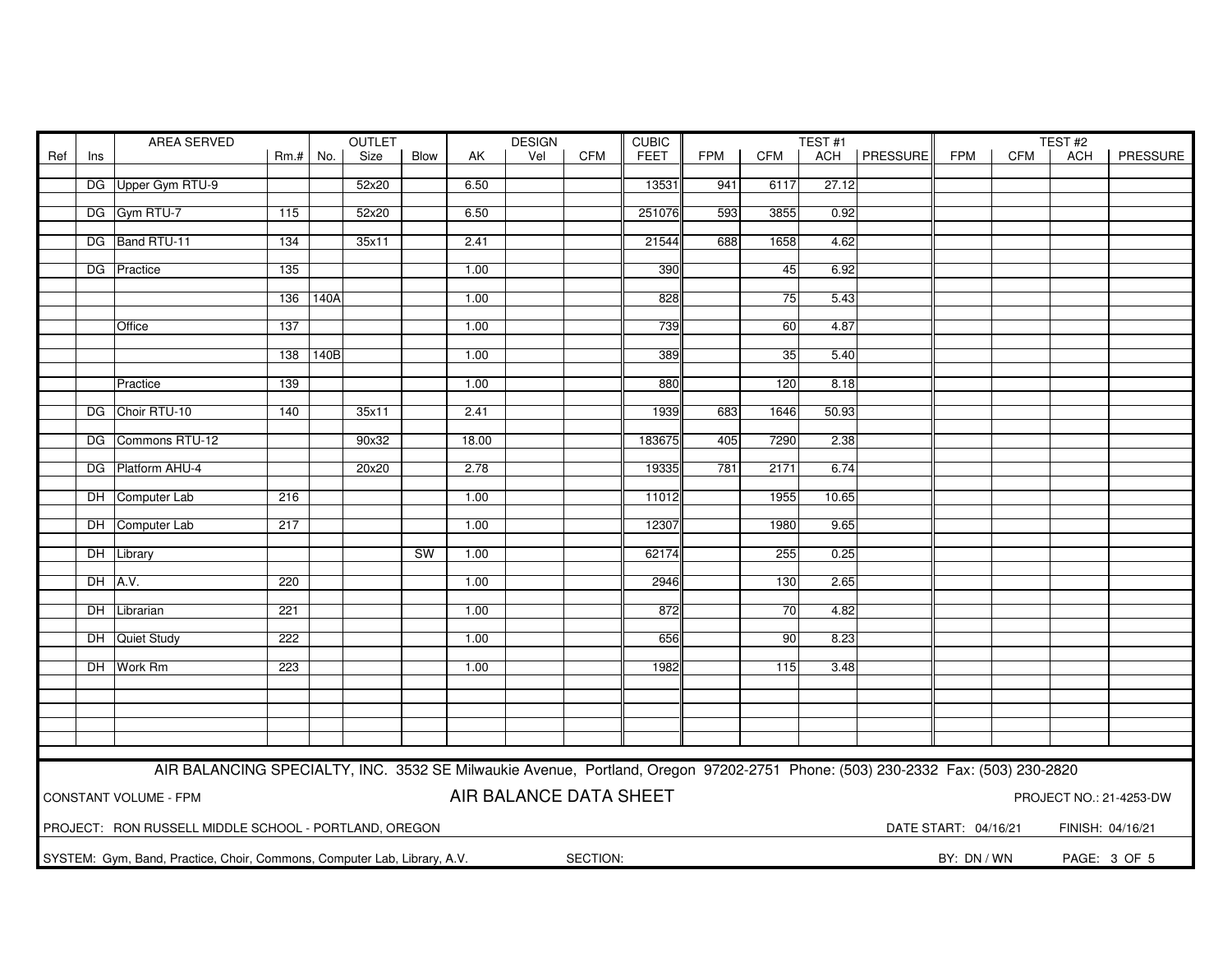| AREA SERVED |     |                                                                                                                               |            | <b>OUTLET</b> |      |      | <b>DESIGN</b> |                        | <b>CUBIC</b> |             |            | TEST#1     |              |          |                      | TEST <sub>#2</sub> |                  |                         |
|-------------|-----|-------------------------------------------------------------------------------------------------------------------------------|------------|---------------|------|------|---------------|------------------------|--------------|-------------|------------|------------|--------------|----------|----------------------|--------------------|------------------|-------------------------|
| Ref         | Ins |                                                                                                                               | $Rm.+$ No. |               | Size | Blow | AK            | Vel                    | <b>CFM</b>   | <b>FEET</b> | <b>FPM</b> | <b>CFM</b> | ACH          | PRESSURE | <b>FPM</b>           | <b>CFM</b>         | <b>ACH</b>       | PRESSURE                |
|             |     |                                                                                                                               |            |               |      |      |               |                        |              |             |            |            |              |          |                      |                    |                  |                         |
|             |     |                                                                                                                               |            |               |      |      |               |                        |              |             |            |            |              |          |                      |                    |                  |                         |
|             |     | DH Boys RR Supply (by rm 112)                                                                                                 |            |               |      |      | 1.00          |                        |              | 2752        |            | 205        | 4.47         |          |                      |                    |                  |                         |
|             |     | DH Boys RR Exhaust(by rm 112)                                                                                                 |            |               |      |      | 1.00          |                        |              | 2752        |            | 295        | 6.43         |          |                      |                    |                  |                         |
|             |     |                                                                                                                               |            |               |      |      |               |                        |              |             |            |            |              |          |                      |                    |                  |                         |
|             |     | DH Girls RR Supply (by rm 112)                                                                                                | 1.00       |               |      | 2640 |               | 285                    | 6.48         |             |            |            |              |          |                      |                    |                  |                         |
|             |     | DH Girls RR Exhaust (by rm 112)                                                                                               |            |               |      |      | 1.00          |                        |              | 2640        |            | 335        | 7.61         |          |                      |                    |                  |                         |
|             |     |                                                                                                                               |            |               |      |      |               |                        |              |             |            |            |              |          |                      |                    |                  |                         |
|             |     | DH Health RR Supply                                                                                                           | 49         |               |      |      | 1.00          |                        |              | 705         |            | 55         | 4.68         |          |                      |                    |                  |                         |
|             |     | DH Health RR Exhaust                                                                                                          | 49         |               |      |      | 1.00          |                        |              | 705         |            | 60         | 5.11         |          |                      |                    |                  |                         |
|             |     |                                                                                                                               |            |               |      |      |               |                        |              |             |            |            |              |          |                      |                    |                  |                         |
|             |     | 1.00<br>DH Office Mens RR Supply<br>1424<br>95<br>4.00                                                                        |            |               |      |      |               |                        |              |             |            |            |              |          |                      |                    |                  |                         |
|             |     | DH Office Mens RR Exhaust<br>75<br>1.00<br>1424<br>3.16                                                                       |            |               |      |      |               |                        |              |             |            |            |              |          |                      |                    |                  |                         |
|             |     |                                                                                                                               |            |               |      |      |               |                        |              |             |            |            |              |          |                      |                    |                  |                         |
|             |     | DH Office Womens RR Supply                                                                                                    |            |               |      |      | 1.00          |                        |              | 1434        |            | 115        | 4.81         |          |                      |                    |                  |                         |
|             |     | DH Office Womens RR Exhaust                                                                                                   |            |               |      |      | 1.00          |                        |              | 1434        |            | 65         | 2.72         |          |                      |                    |                  |                         |
|             |     |                                                                                                                               |            |               |      |      |               |                        |              |             |            |            |              |          |                      |                    |                  |                         |
|             |     | DH Boys Toilet (Locker) Supply                                                                                                |            |               |      |      | 1.00          |                        |              | 1395        |            | 100        | 4.30         |          |                      |                    |                  |                         |
|             |     | DH Boys Toilet (Locker) Exhaust                                                                                               |            |               |      |      | 1.00          |                        |              | 1395        |            | 175        | 7.53         |          |                      |                    |                  |                         |
|             |     |                                                                                                                               |            |               |      |      |               |                        |              |             |            |            |              |          |                      |                    |                  |                         |
|             |     | DH Boys Locker Rm Supply                                                                                                      | 119        |               |      |      | 1.00          |                        |              | 9191        |            | 640        | 4.18         |          |                      |                    |                  |                         |
|             |     | DH Boys Locker Rm Exhaust                                                                                                     | 119        |               |      |      | 1.00          |                        |              | 9191        |            | 490        | 3.20         |          |                      |                    |                  |                         |
|             |     |                                                                                                                               |            |               |      |      |               |                        |              |             |            |            |              |          |                      |                    |                  |                         |
|             |     | DH Girls Toilet (Locker) Supply                                                                                               |            |               |      |      | 1.00          |                        |              | 1402        |            | 145        | 6.21         |          |                      |                    |                  |                         |
|             |     | DH Girlss Toilet (Locker) Exhaust                                                                                             |            |               |      |      | 1.00          |                        |              | 1402        |            | 295        | 12.62        |          |                      |                    |                  |                         |
|             |     |                                                                                                                               |            |               |      |      |               |                        |              |             |            |            |              |          |                      |                    |                  |                         |
|             |     | DH Girls Locker Rm Supply                                                                                                     | 128        |               |      |      | 1.00          |                        |              | 9117        |            | 1105       | 7.27         |          |                      |                    |                  |                         |
|             |     | DH Girls Locker Rm Exhaust                                                                                                    | 128        |               |      |      | 1.00          |                        |              | 9117        |            | 805        | 5.30         |          |                      |                    |                  |                         |
|             |     |                                                                                                                               |            |               |      |      |               |                        |              |             |            |            |              |          |                      |                    |                  |                         |
|             |     | DH Boys RR Supply (by rm 182)                                                                                                 |            |               |      |      | 1.00          |                        |              | 2671        |            | 310        | 6.96         |          |                      |                    |                  |                         |
|             |     | DH Boys RR Exhaust(by rm 182)                                                                                                 |            |               |      |      | 1.00          |                        |              | 2671        |            | 285        | 6.40         |          |                      |                    |                  |                         |
|             |     |                                                                                                                               |            |               |      |      |               |                        |              |             |            |            |              |          |                      |                    |                  |                         |
|             |     | DH Girls RR Supply (by rm 182)                                                                                                |            |               |      |      | 1.00          |                        |              | 2657        |            | 275        | 6.21<br>6.21 |          |                      |                    |                  |                         |
|             |     | DH Girls RR Exhaust (by rm 182)                                                                                               |            |               |      |      | 1.00          |                        |              | 2657        |            | 275        |              |          |                      |                    |                  |                         |
|             |     |                                                                                                                               |            |               |      |      |               |                        |              |             |            |            |              |          |                      |                    |                  |                         |
|             |     |                                                                                                                               |            |               |      |      |               |                        |              |             |            |            |              |          |                      |                    |                  |                         |
|             |     |                                                                                                                               |            |               |      |      |               |                        |              |             |            |            |              |          |                      |                    |                  |                         |
|             |     |                                                                                                                               |            |               |      |      |               |                        |              |             |            |            |              |          |                      |                    |                  |                         |
|             |     |                                                                                                                               |            |               |      |      |               |                        |              |             |            |            |              |          |                      |                    |                  |                         |
|             |     |                                                                                                                               |            |               |      |      |               |                        |              |             |            |            |              |          |                      |                    |                  |                         |
|             |     |                                                                                                                               |            |               |      |      |               |                        |              |             |            |            |              |          |                      |                    |                  |                         |
|             |     |                                                                                                                               |            |               |      |      |               |                        |              |             |            |            |              |          |                      |                    |                  |                         |
|             |     | AIR BALANCING SPECIALTY, INC. 3532 SE Milwaukie Avenue, Portland, Oregon 97202-2751 Phone: (503) 230-2332 Fax: (503) 230-2820 |            |               |      |      |               |                        |              |             |            |            |              |          |                      |                    |                  |                         |
|             |     | <b>CONSTANT VOLUME - FPM</b>                                                                                                  |            |               |      |      |               | AIR BALANCE DATA SHEET |              |             |            |            |              |          |                      |                    |                  |                         |
|             |     |                                                                                                                               |            |               |      |      |               |                        |              |             |            |            |              |          |                      |                    |                  | PROJECT NO.: 21-4253-DW |
|             |     |                                                                                                                               |            |               |      |      |               |                        |              |             |            |            |              |          |                      |                    |                  |                         |
|             |     | PROJECT: RON RUSSELL MIDDLE SCHOOL - PORTLAND, OREGON                                                                         |            |               |      |      |               |                        |              |             |            |            |              |          | DATE START: 04/16/21 |                    | FINISH: 04/16/21 |                         |
|             |     |                                                                                                                               |            |               |      |      |               |                        |              |             |            |            |              |          |                      |                    |                  |                         |
| SYSTEM:     |     | Exhaust                                                                                                                       |            |               |      |      |               | SECTION:               |              |             |            |            |              |          | BY: DN / WN          |                    |                  | PAGE: 4 OF 5            |
|             |     |                                                                                                                               |            |               |      |      |               |                        |              |             |            |            |              |          |                      |                    |                  |                         |